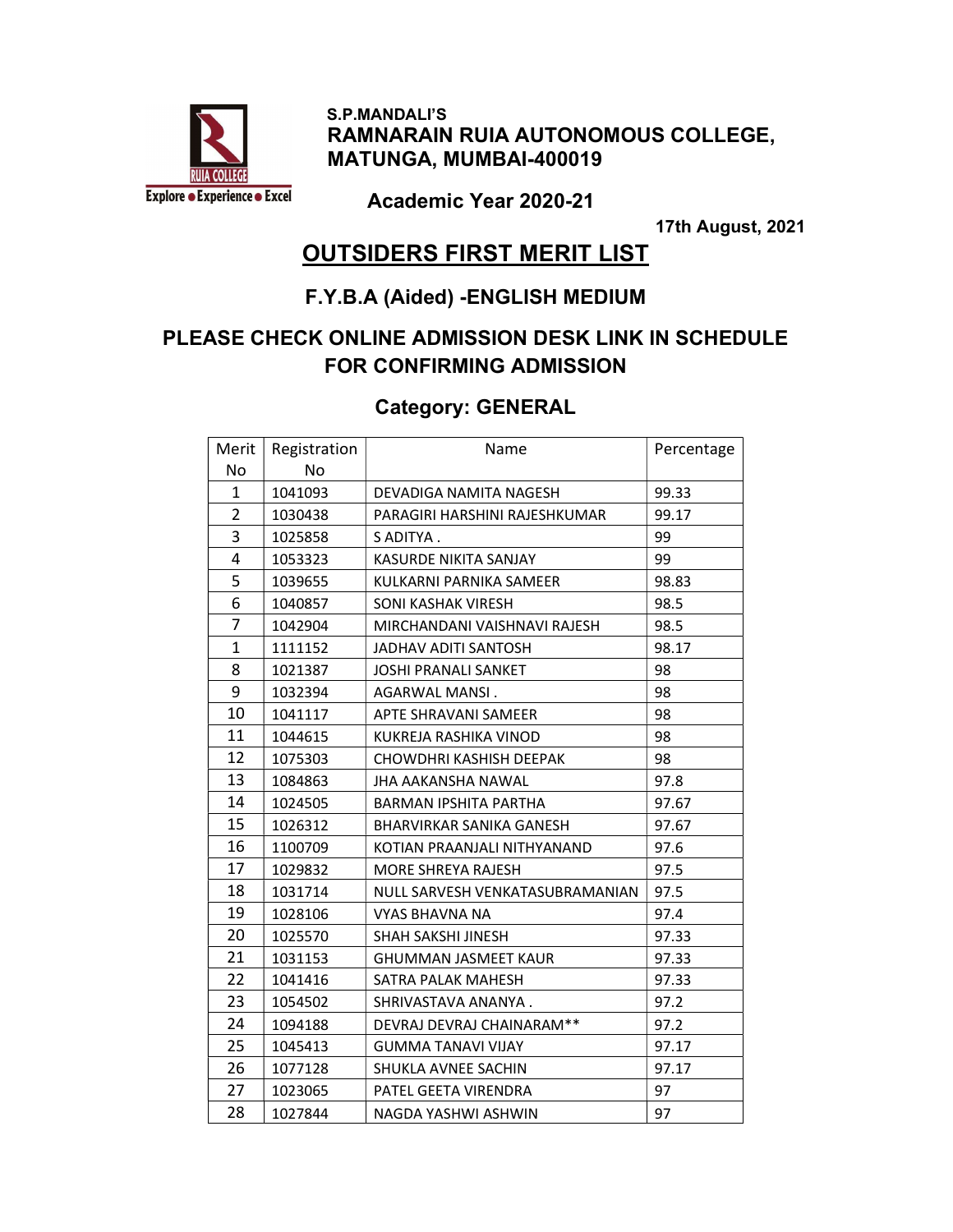| 29 | 1037032 | <b>GHADGE REVA ANIL</b>       | 97    |
|----|---------|-------------------------------|-------|
| 30 | 1076770 | CHOUDHARY RIDDHISHA PRABHAKAR | 97    |
| 31 | 1033905 | VISPUTE ATHARVA RAVINDRA**    | 96.83 |
| 32 | 1022699 | CHHEDA SHRUTI GOPAL           | 96.83 |
| 33 | 1042236 | KHULBE NAVYA KHULBE           | 96.83 |
| 34 | 1051103 | MANI SAMIKSHA SAMUEL          | 96.83 |
| 35 | 1051097 | NAWAR SIDDHI KISHORE          | 96.83 |
| 36 | 1020073 | MAITI BIDISHA DIPANKAR        | 96.8  |
| 37 | 1073909 | D DHIYA C                     | 96.8  |
| 38 | 1028141 | NAIK VAISHNAVI ARUNKUMAR      | 96.67 |
| 39 | 1032715 | THACKER ANUSHNA.              | 96.67 |
| 40 | 1027804 | SAVANT SANGHAMITRA DIVAKAR    | 96.67 |
| 41 | 1039241 | TENJERLA ISHITA PUSHKAL       | 96.6  |
| 42 | 1080605 | CHATURVEDI CHAHEK GAURAV      | 96.6  |
| 43 | 1095706 | CHANDRAVANSHI ANUGYA.         | 96.6  |
| 44 | 1104563 | SHARMA ISHA NA                | 96.6  |
| 45 | 1019725 | KUNNEL AMRAPALI SATHEESAN     | 96.5  |
| 46 | 1021258 | MADAAN ISHIKA NO NAME         | 96.4  |
| 47 | 1022575 | RAJPUROHIT KHUSHBU RAMSINGH   | 96.33 |
| 48 | 1029624 | AGRAWAL GARGI RAJA            | 96.33 |
| 49 | 1033260 | <b>GOSAR PRIYA BHAVESH</b>    | 96.33 |
| 50 | 1048932 | NAIR ANKITA GIRIJAN           | 96.33 |
| 51 | 1055125 | NAIR POOJA ARUNKUMAR          | 96.33 |
| 52 | 1023032 | KABADE PHALGUNI PRASAD **     | 96.33 |
| 53 | 1113185 | MITRA SUCHETA SUMAN           | 96.2  |
| 54 | 1027116 | SALUNKHE SAYUREE SURESH       | 96.17 |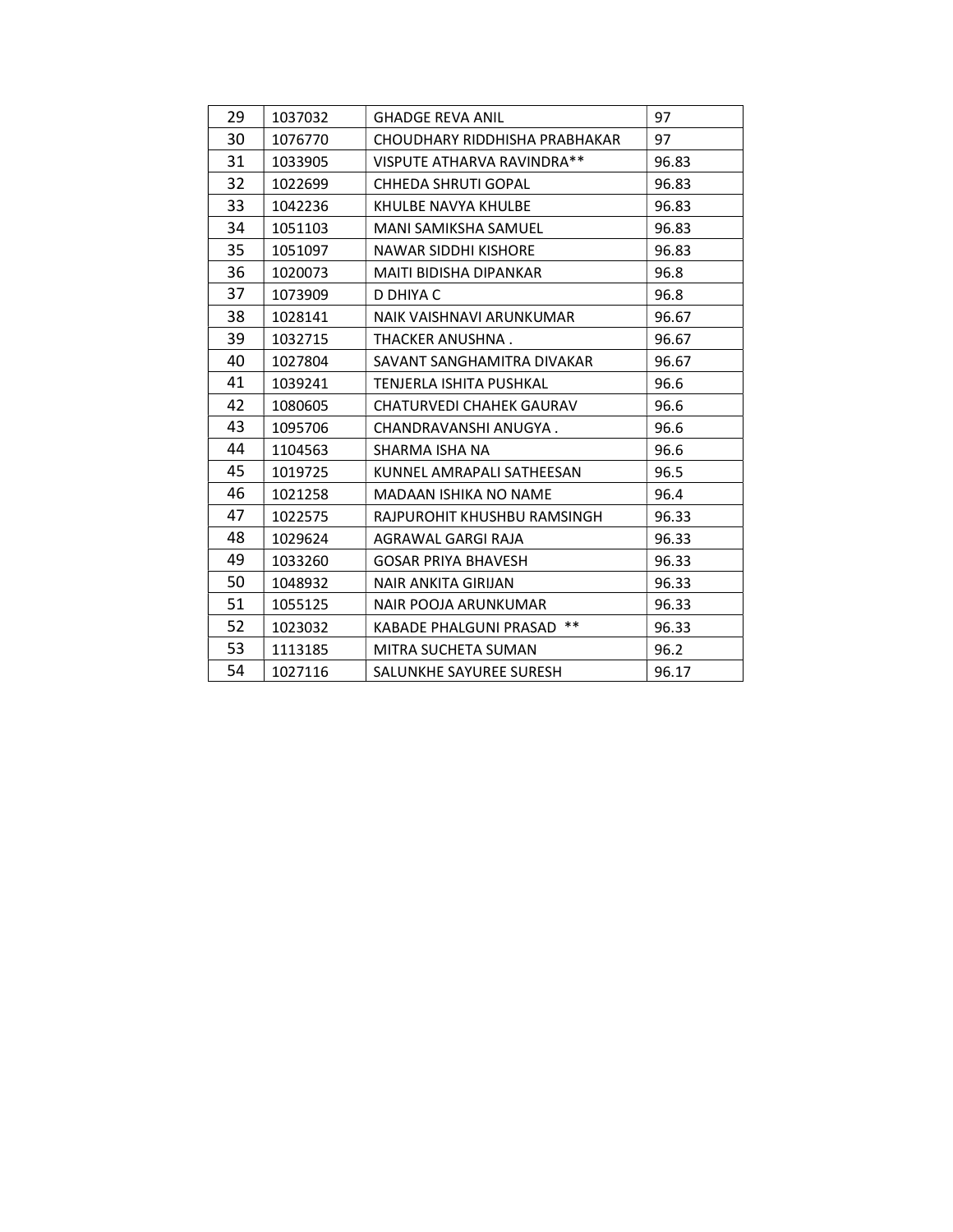# Category: SC

| Merit          | Registration | Name                          | Percentage |
|----------------|--------------|-------------------------------|------------|
| No             | <b>No</b>    |                               |            |
| 1              | 1038825      | KHANDAYAT SUMEDH RAJESH       | 95.6       |
| $\overline{2}$ | 1028498      | <b>GACCHE RUCHITA KISHOR</b>  | 95.17      |
| 3              | 1054233      | <b>SURWADE SURBHI MILIND</b>  | 93.17      |
| 4              | 1104393      | KHAIRKAR SHANKAR M            | 93         |
| 5              | 1022195      | MUNDHWA KHUSHI HARSHVARDHAN   | 92.8       |
| 6              | 1085514      | <b>MARU HIRAL PRAVIN</b>      | 92.67      |
| 7              | 1092581      | KHANDAGALE ASAVARI RAJESH     | 92.6       |
| 8              | 1050800      | PACHURKAR PRACHITEE PUSHKARAJ | 92.5       |
| 9              | 1074338      | <b>GANGURDE NETRA YOGESH</b>  | 92.5       |
| 10             | 1075620      | DHANAWADE VAISHNAVI MANISHA   | 92.17      |
| 11             | 1040813      | <b>GHADGE APURVA DEVENDRA</b> | 92         |
| 12             | 1049514      | MALAGATTI HRITIKA RAJENDRA    | 91         |
| 13             | 1081985      | PALUSKAR LAVANYA PRAVINKUMAR  | 90.83      |
| 14             | 1074325      | <b>TRIBHUWAN SHRUTI NITIN</b> | 90.67      |
| 15             | 1082687      | SONAWANE TANUSHREE PRAVIN     | 90.67      |
| 16             | 1039216      | <b>JAGTAP PRIYANKA VASANT</b> | 90.33      |
| 17             | 1059736      | <b>GUJAR MAHESH MOHAN</b>     | 90.17      |
| 18             | 1078076      | JADHAV KUSUMITA MAHESH        | 90.17      |
| 19             | 1113241      | JADHAV SEJAL UMESH            | 89.17      |
| 20             | 1079171      | <b>GAIKWAD SEJAL RAVIKANT</b> | 88.67      |
| 21             | 1100744      | <b>BORADE SHRUTI MILIND</b>   | 88.67      |
| 22             | 1037418      | <b>MORE SHLOK ANIL</b>        | 88.33      |
| 23             | 1046812      | PAKHARE ASHLESHA VIJAY        | 88.33      |
| 24             | 1125801      | SALWANKAR SWARAL GAUTAM       | 88.33      |
| 25             | 1114102      | OVHAL LAVANYA DEVENDRA        | 87.8       |
| 26             | 1110976      | KAMBLE PARINITA SANTOSH       | 87.5       |
| 27             | 1020399      | <b>MORE DIKSHA SHEKHAR</b>    | 87         |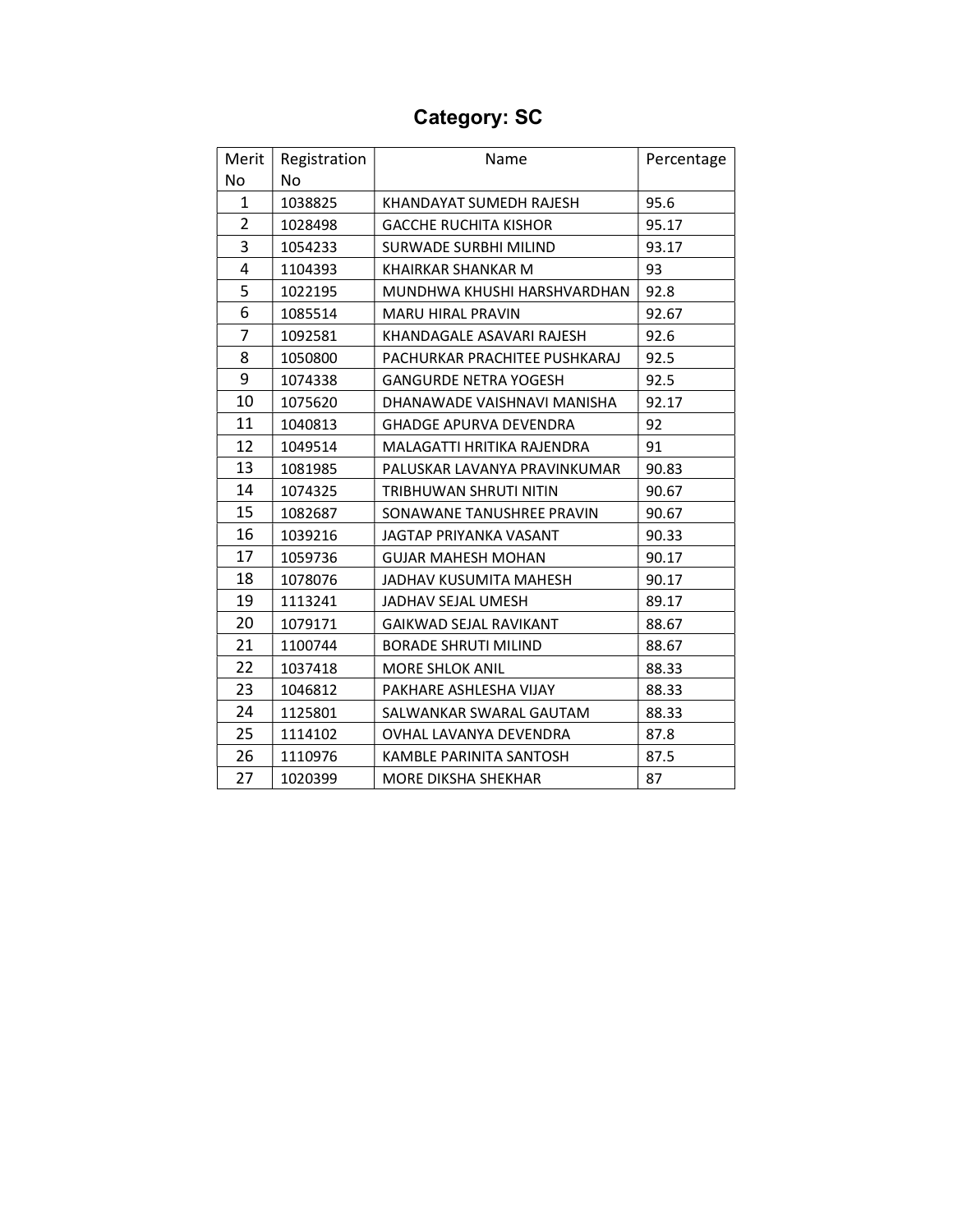### Category: ST

| Merit | Registration | Name                          | Percentage |
|-------|--------------|-------------------------------|------------|
| No    | Nο           |                               |            |
|       | 1032298      | ZADE JUHI PRADEEP             | 93.83      |
|       | 1050388      | <b>TIRKEY RITI PAUL</b>       | 89         |
|       | 1062450      | <b>GAIKWAD VAIDEHI ARUN</b>   | 81.83      |
|       | 1028932      | <b>BHANDKOLI MENAKA VIJAY</b> | 76.17      |

#### Category: VTJDT

| Merit | Registration | Name                               | Percentage |
|-------|--------------|------------------------------------|------------|
| No    | No           |                                    |            |
|       | 1043665      | SINGHVI HONEY CHETAN               | 93.83      |
|       | 1095681      | DHOTRE TANMAY ASHOK                | 82.17      |
|       | 1075730      | RATHOD PALLAVI SHANKAR             | 78.62      |
|       | 1027609      | CHOUGLE ZOYA ALTAF                 | 77.5       |
|       | 1032095      | VALLI ALVIA ZEHRA MOHAMMED HUSSAIN | 72.83      |

# Category: NT B

|    | Merit   Registration   Name |                               | Percentage |
|----|-----------------------------|-------------------------------|------------|
| No | No.                         |                               |            |
|    | 1042187                     | BHOI VEDANTI JITENDRA   81.67 |            |

### Category: NT C

| Merit | Registration | Name                          | Percentage |
|-------|--------------|-------------------------------|------------|
| No    | No           |                               |            |
| 1     | 1031000      | WAGHMODE SHREYASH CHANDRAKANT | 84.83      |
| 2     | 1110506      | SHELKE VEDANT GOKUL           | 81.17      |
| 3     | 1100245      | SHENDGE NIHARIKA RAMESH       | 79.8       |
|       | 1045342      | <b>HIRAVE AKSHAY SURESH</b>   | 66.83      |

### Category: NT D

|    | Merit   Registration | <b>Name</b>                     | Percentage |
|----|----------------------|---------------------------------|------------|
| Nο | Nο                   |                                 |            |
|    | 1090818              | SANKHE VAIDEHI SANDESH          | 79.17      |
|    | 1103897              | LAHAMGE BHAKTI BHUPENDRA   72.5 |            |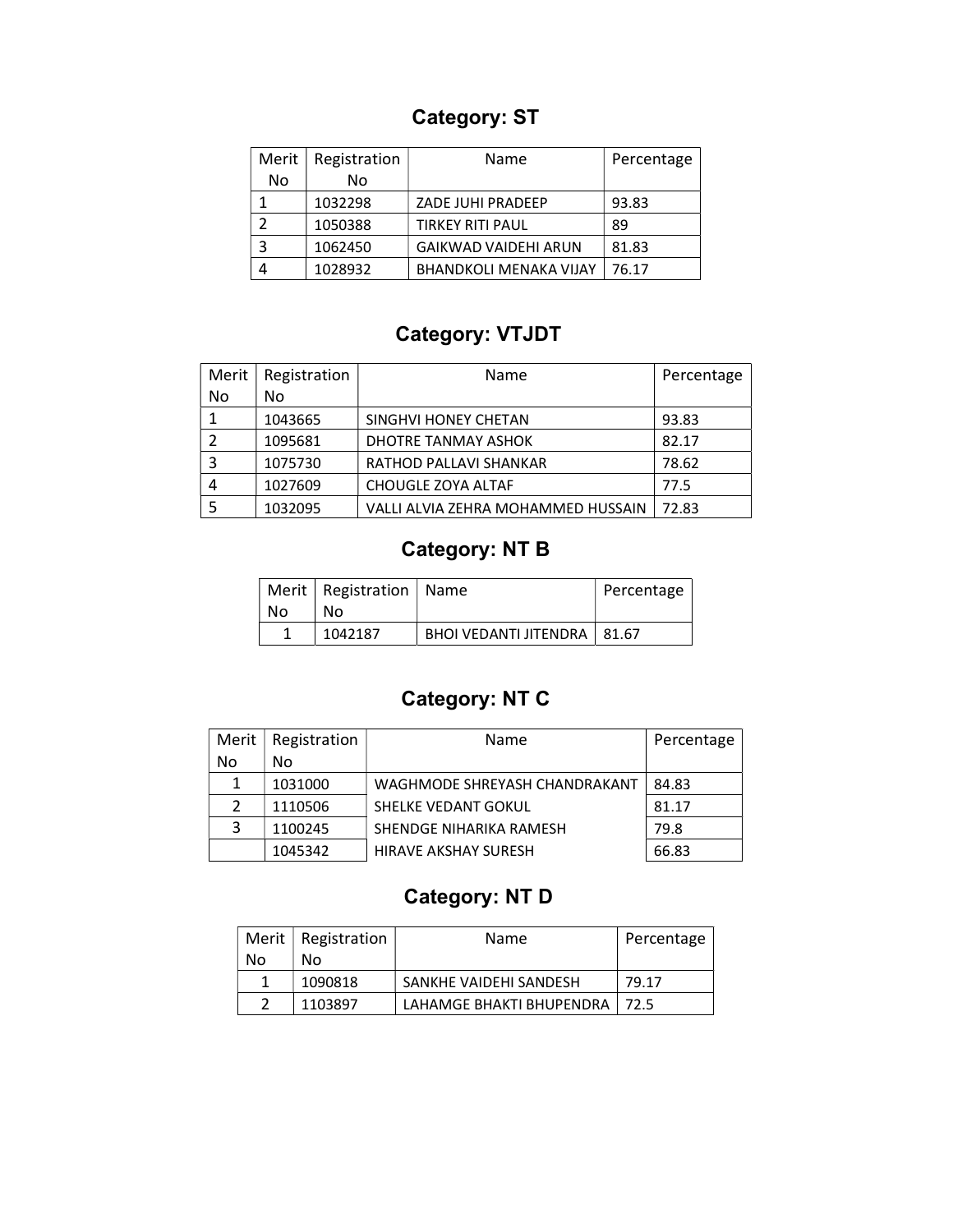# Category: SBC

| Merit $ $     | Registration | Name                       | Percentage |
|---------------|--------------|----------------------------|------------|
| No            | N٥           |                            |            |
|               | 1050189      | TALEWAR JAY VIJAY          | 81.5       |
| $\mathcal{P}$ | 1068845      | <b>BABAR SIDDHI DEEPAK</b> | 79.83      |
|               | 1032106      | DARUWALE SURABHI YOGESH    | 74.5       |

# Category: EWS

| Merit | Registration | Name                           | Percentage |
|-------|--------------|--------------------------------|------------|
| No    | No           |                                |            |
| 1     | 1088152      | PATNI YASH RAJENDRA            | 97.17      |
| 2     | 1073972      | UDHALIKAR URMILA UMA ANAND     | 92.17      |
| 3     | 1053904      | <b>GAIKWAD KARTIKI AVINASH</b> | 91.67      |
| 4     | 1102261      | JADHAV BHAGYASHREE RAVINDRA    | 89.08      |
| 5     | 1085570      | <b>MEHTA YAGNI RAJESH</b>      | 81.33      |
| 6     | 1095938      | PATIL SIMRAN RAJENDRA          | 63.17      |

# Category: OBC

| Merit          | Registration | Name                       | Percentage |
|----------------|--------------|----------------------------|------------|
| No             | No.          |                            |            |
| 1              | 1047004      | RODE HARDIKI PRAFUL        | 96         |
| $\overline{2}$ | 1051638      | PATIL KANAKA SUJIT         | 96         |
| 3              | 1058510      | MILMILE MANJIRI VIJAY      | 96         |
| 4              | 1019841      | PATIL AARYA MANOHAR        | 95.5       |
| 5              | 1046484      | KIDANGIL GOPIKA REVI       | 95.4       |
| 6              | 1049426      | PARKAR SUJAL JAYANT        | 95.17      |
| 7              | 1068898      | SEHWAG AKRUTTI SINGH       | 94.8       |
| 8              | 1061969      | NARKAR OJAS PRASHANT       | 94.67      |
| 9              | 1038040      | NIKAM RUCHITA DATTAPRASAD  | 94.6       |
| 10             | 1022230      | RAJ NAYANA ANISH           | 94.11      |
| 11             | 1069498      | TAK RITURAJ RITURAJ        | 93.6       |
| 12             | 1034225      | KHAPARE SANJIVANI SANTOSH  | 93.17      |
| 13             | 1040700      | PAWAR SAMRUDDHI SHASHIKANT | 93.17      |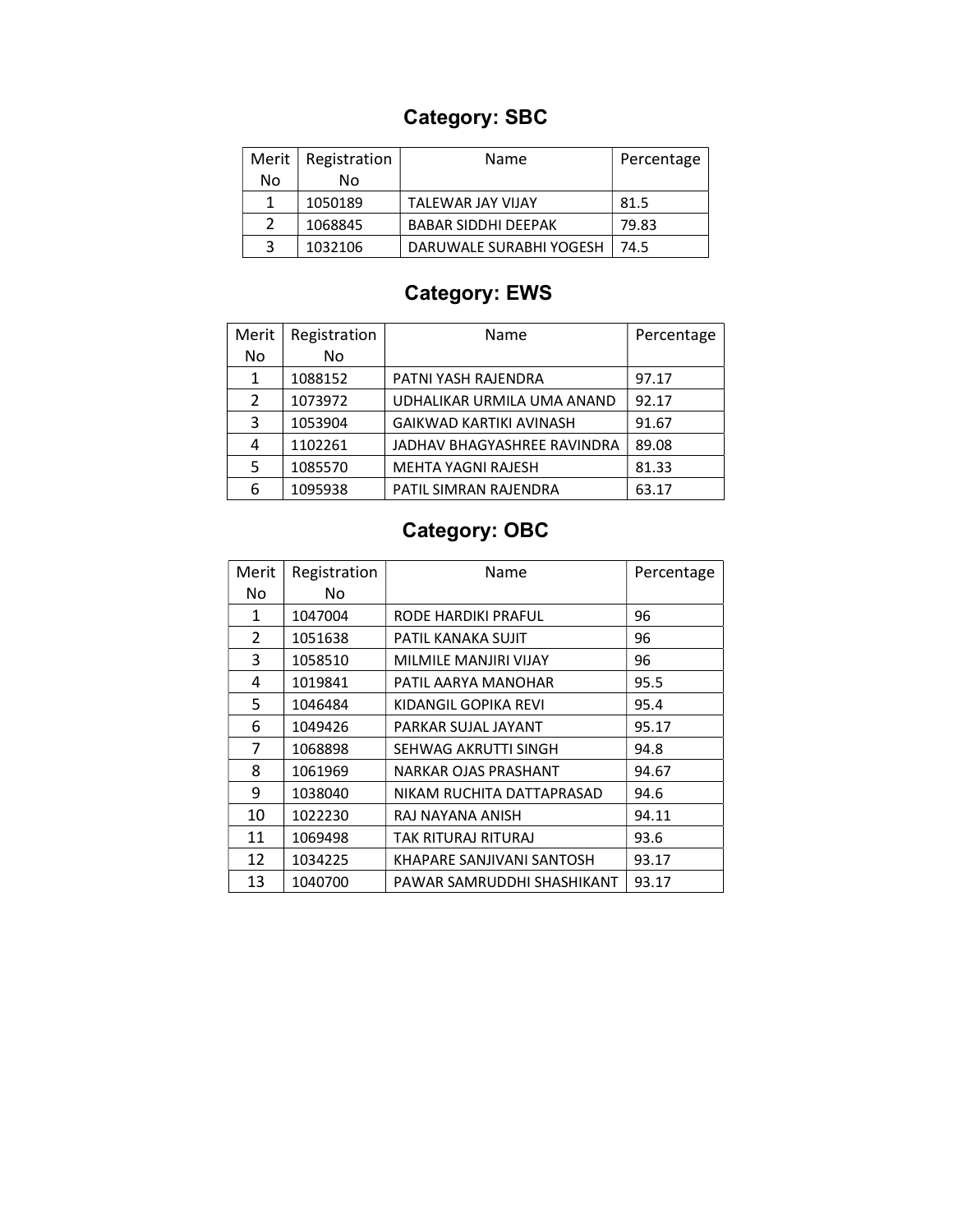### Category: PHYSICALLY HANDICAPPED

| Merit | Registration | Name                              | Percentage |
|-------|--------------|-----------------------------------|------------|
| No    | No.          |                                   |            |
| 1     | 1021876      | <b>HEGDE AVANI SUDHINDRA</b>      | 87.2       |
| 2     | 1110089      | SIDDIQUI ZUBIA FARHEEN OVES AHMED | 80.67      |
| 3     | 1123562      | WADKE OJASVI PARIKSHIT            | 80.17      |
| 4     | 1127160      | SAWANT DEVIKA UPENDRA             | 78.67      |
| 5     | 1026303      | KUMTA GAURI DEEPAK                | 77.83      |
| 6     | 1091366      | AGRAWAL SARTHAK NANDKISHOR        | 76         |
| 7     | 1074063      | <b>SAVE APOORVA ATUL</b>          | 74.17      |
| 8     | 1036953      | SONKAR SUSHMITA KUMARI            | 73.2       |
| 9     | 1068306      | LOKHANDE RAMA BHIMRAV             | 73         |

#### Category: OTHERS

#### GENERAL

| Merit         | Registration | Name                       | Percentage |
|---------------|--------------|----------------------------|------------|
| No            | No.          |                            |            |
| 1             | 1113185      | <b>MITRA SUCHETA SUMAN</b> | 96.2       |
| $\mathcal{P}$ | 1027116      | SALUNKHE SAYUREE SURESH    | 96.17      |
| 3             | 1028923      | RAWOOL DHANASHRI SAHADEV   | 95.83      |
| 4             | 1101174      | CHADHA DISHA VISHESH       | 94         |
| 5             | 1123454      | DAS KESAR.                 | 93.83      |
| 5             | 1019970      | SAVANT SAISH VIVEK         | 93.17      |

### Category: OTHERS

#### OBC

|    | Merit   Registration | Name                      | Percentage |
|----|----------------------|---------------------------|------------|
| Nο | N٥                   |                           |            |
|    | 1068898              | SEHWAG AKRUTTI SINGH      | 94.8       |
|    | 1034225              | KHAPARE SANJIVANI SANTOSH | 93.17      |

#### Category: OTHERS

**SC** 

|    | Merit   Registration | Name                       | Percentage |
|----|----------------------|----------------------------|------------|
| No | Nο                   |                            |            |
|    | 1049514              | MALAGATTI HRITIKA RAJENDRA | 91         |
| っ  | 1032377              | SAWARDEAKAR KHUSHI SANJAY  | 81         |